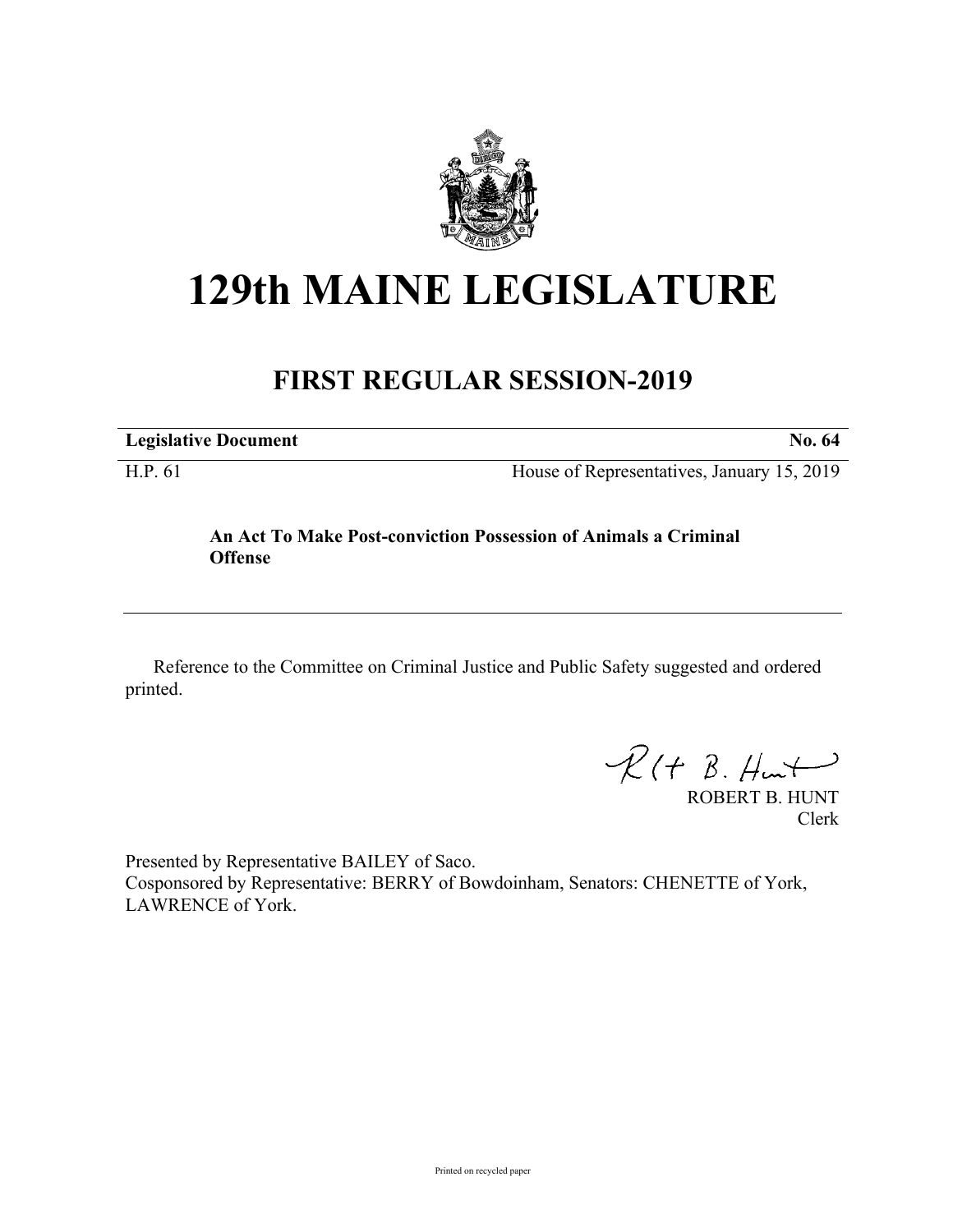#### **Be it enacted by the People of the State of Maine as follows:**

 **Sec. 1. 17 MRSA §1031, sub-§3-B,** as amended by PL 2009, c. 573, §2, is further amended to read:

**3-B. Penalties.** The following apply to violations of this section.

 A. In addition to any other penalty authorized by law and notwithstanding the provisions of Title 17-A, section 1202, subsection 1, the court shall impose a fine of not less than \$500 for each violation of this section, prohibit a defendant convicted of a Class D crime under this section from owning, possessing or having on the defendant's premises an animal for a period of at least 5 years following entry of conviction and prohibit a defendant convicted of a Class C crime under this section from owning, possessing or having on the defendant's premises an animal for a period of at least 15 years following entry of conviction. The court may order the defendant to pay the costs of the care, housing and veterinary medical treatment for the an animal injured by a violation of this section including the costs of relocating the animal. In addition to any other penalty authorized by law, a violation of the provisions of this paragraph concerning the period of time that a defendant may not own, possess or have on the defendant's premises an animal is a Class D crime.

 B. The court, as part of the sentence for a violation of this section, may prohibit the defendant from owning, possessing or having on the defendant's premises an animal or animals as determined by the court for a period of time in excess of the minimum period required by paragraph A, up to and including permanent relinquishment, as determined by the court. A person placed on probation for a violation of this section with a condition that prohibits owning, possessing or having an animal or animals on the probationer's premises is subject to revocation of probation and removal of the animal or animals at the probationer's expense if this condition is violated. The court as part of the sentence may order, as a condition of probation, that the defendant be evaluated to determine the need for psychiatric or psychological counseling and, if it is determined appropriate by the court, to receive psychiatric or psychological counseling at the defendant's expense.

 C. Title 17-A, section 9-A governs the use of prior convictions when determining a sentence.

 D. A defendant may petition the court for relief of the period of time the defendant may not own, possess or have on the defendant's premises an animal under paragraph A no sooner than one year after entry of conviction for a Class D crime and no sooner than 5 years after entry of conviction for a Class C crime. The defendant shall serve a copy of a petition for relief under this paragraph upon the district attorney concurrently with filing the petition, and the court shall schedule a hearing on the petition under this paragraph within 60 days after the filing of the petition. The defendant bears the burden of proof by a preponderance of evidence that the defendant:

- (1) Does not present a danger to animals;
- (2) Has the ability to properly care for an animal; and